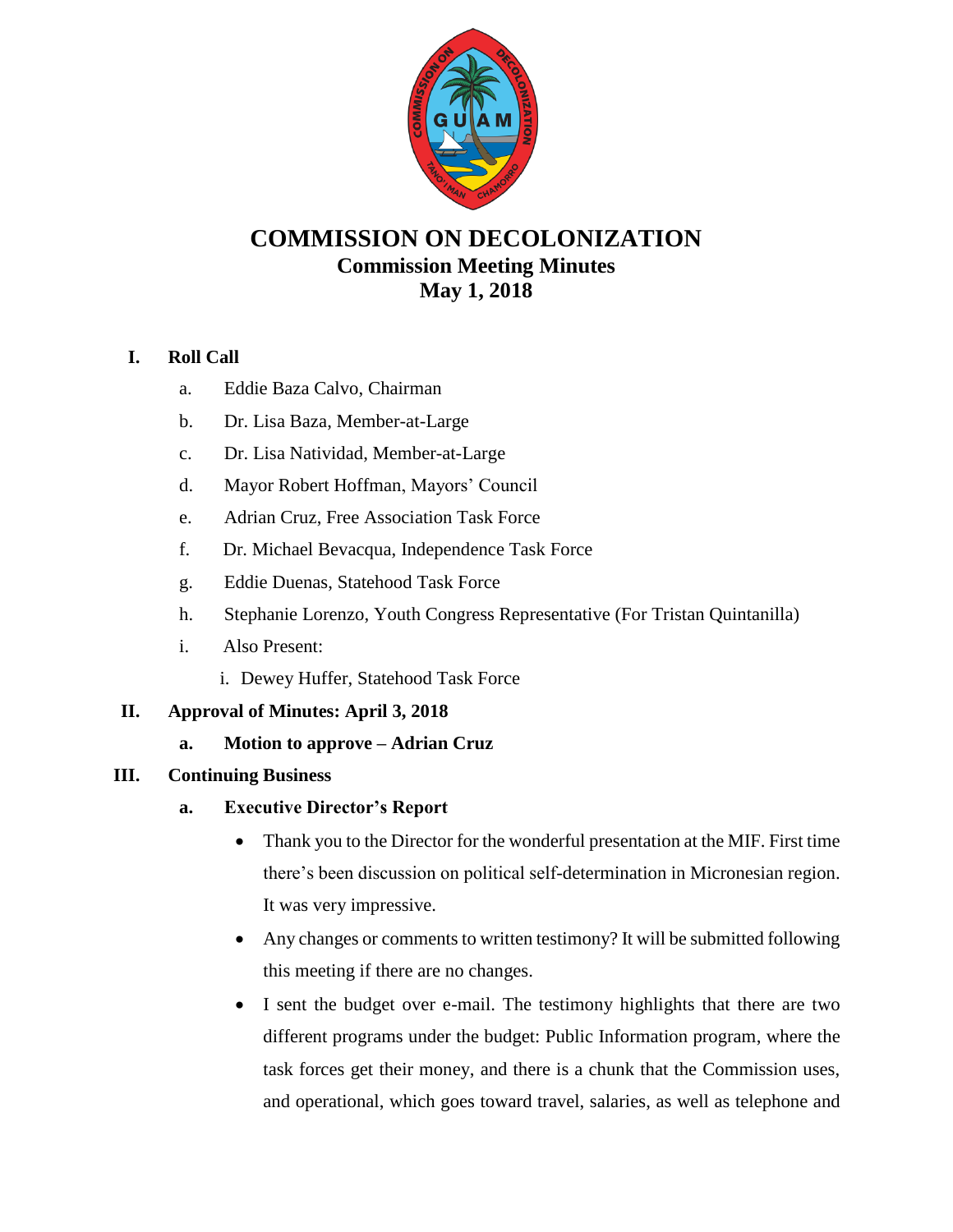

internet. Compared to last year's general fund, we take about .05% of the budget of the general fund. We submitted two options. Option 1 is status quo budget. Option 2 is the smaller fund, cut by about \$40,000 to accommodate for the recent Tax Act.

## **b. Self-Determination Study**

• Some changes were made at the recommendation of Governor's legal counsel to prepare for it going to the AG. There were no changes to the content, only to the introduction. It is no longer an MOU, but instead an MOA, which is stronger legally. It's going forth for signatures. UOG is in the process of signing. We will update as we go forward. We are looking at it being signed in the next week or so. After UOG signs, it will come back to the Governor as chairman and then to BBMR and the AG, then back to the Governor. We'll push for it to be signed hopefully in the next month.

## **c. Financial Report**

 We have the typical financial report. We are requesting a new computer. The computer Mariana's using right now is my personal one, and the Commission computer is on its way out.

# **a. Motion to approve purchase for a computer – Mayor Hoffman. No objection.**

### **d. Task Force Updates**

- i. *Free Association, given by Adrian Cruz*
	- We are preparing for the debate that will be happening. We are still waiting on our website. We agreed to give away our tickets in exchange for some airtime for our status.

### *ii. Independence, given by Dr. Bevacqua*

 Last month we had our general assembly for April and talked how decolonization can help preserve the CHamoru language. On the 19<sup>th</sup> we have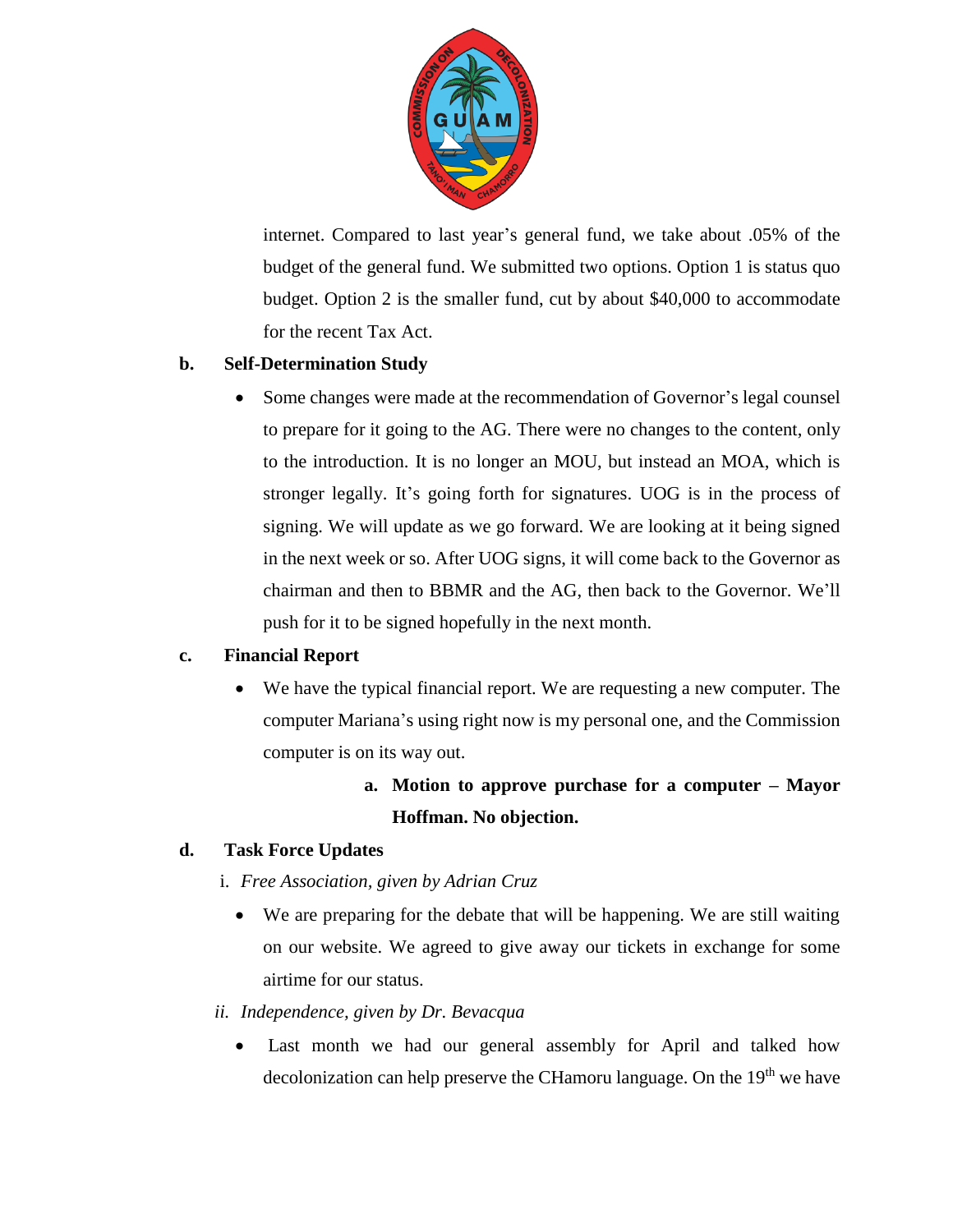

our war claims event. Last December we helped 165 people complete forms. We had many people suggesting we do another one. It will be on the 19<sup>th</sup> at UOG at the HSS Atrium. There will be food. We are excited about the debate next week. We have been giving out tickets to people that come to our meetings and through social media.

- *iii. Statehood, given by Eddie Duenas*
	- We are in the process of trying to print our banner and roadside signs and bumper stickers. I am waiting for a quotation from different copy places. Otherwise, we are ready to roll. Is the Commission as a whole planning to set up with a mass meeting where we could come and present?
	- Chairman that is up to the body. Every status is pretty independent about how they move along. If there's something the body as a whole would like to do, then that's something for everyone to agree on. We have not set up any type of forum sponsored by the Commission to give an education program.
	- Adrian Cruz We did before. The problem was that Statehood never wanted to attend.
	- Eddie Duenas we used to have meetings in the villages. In the past they'd schedule certain things and we'd all come.
	- Chairman Just a thought: my recommendation contact Republican and Democratic Party Chairmen to see where they have their meetings and rallies. That way we don't have to set up. We can go to their venues and give them an education. If you have educational materials, you can pass it out. We are not going to have a vote this election season because of the issues in the courts, but let's use all the meetings and venues to our advantage.
	- Eddie Duenas we could do Mass meetings North, South, Central.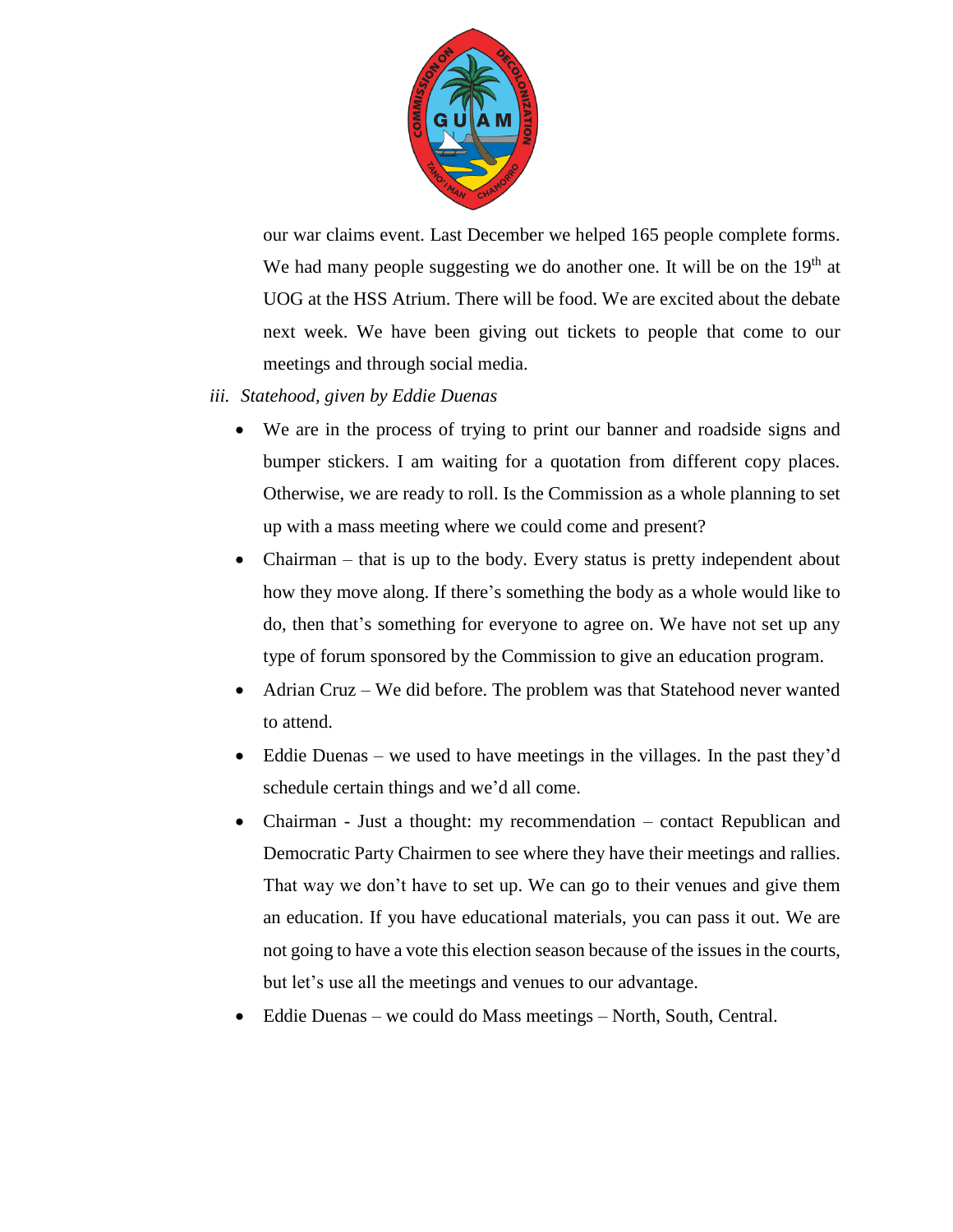

- Executive Director we did it before, but turnout wasn't very high. I spoke to the Mayors' Council before, and some mayors are willing to host us, but from previous experiences, the attendance was a problem prior.
- Dr. Natividad I think that's why it's important we work with UOG to come up with this social media campaign plan to disseminate information how people are able to receive it.
- Mayor Hoffman It's not just this topic. From my experience, people do not show up.
- Eddie Duenas I suggest the Commission sponsor 3 or 4 major meetings. I think they should get with the mayors to have meetings and invite us to come speak. My suggestion is to do north, central, south, so it's not each individual village.
- Mayor Hoffman Now that people have seen more from the Commission, they may come. We have mayors willing to do it. We can try one more time.
- Chairman Obviously when it comes to political parties, there are different rules about disseminating information. What about materials for education for political status? Does that fall in line with the restrictions? If everything's kosher in terms of laws, maybe we should plan some sort of dissemination of information to government employees and Gov Guam worksites. GovGuam employees have about a 90% voter turnout.
- Executive Director I will check with legal, but we can see about that.
- Mayor Hoffman Maybe we can do something to gauge how much people know. For example, have you heard information on free association? And we could use this to see what areas need more work.
- Executive Director we've had talks about that with UOG. I could see about creating a survey so we can have a gauge of that. We could send it to the classes we already spoke to so we can see the amount of engagement.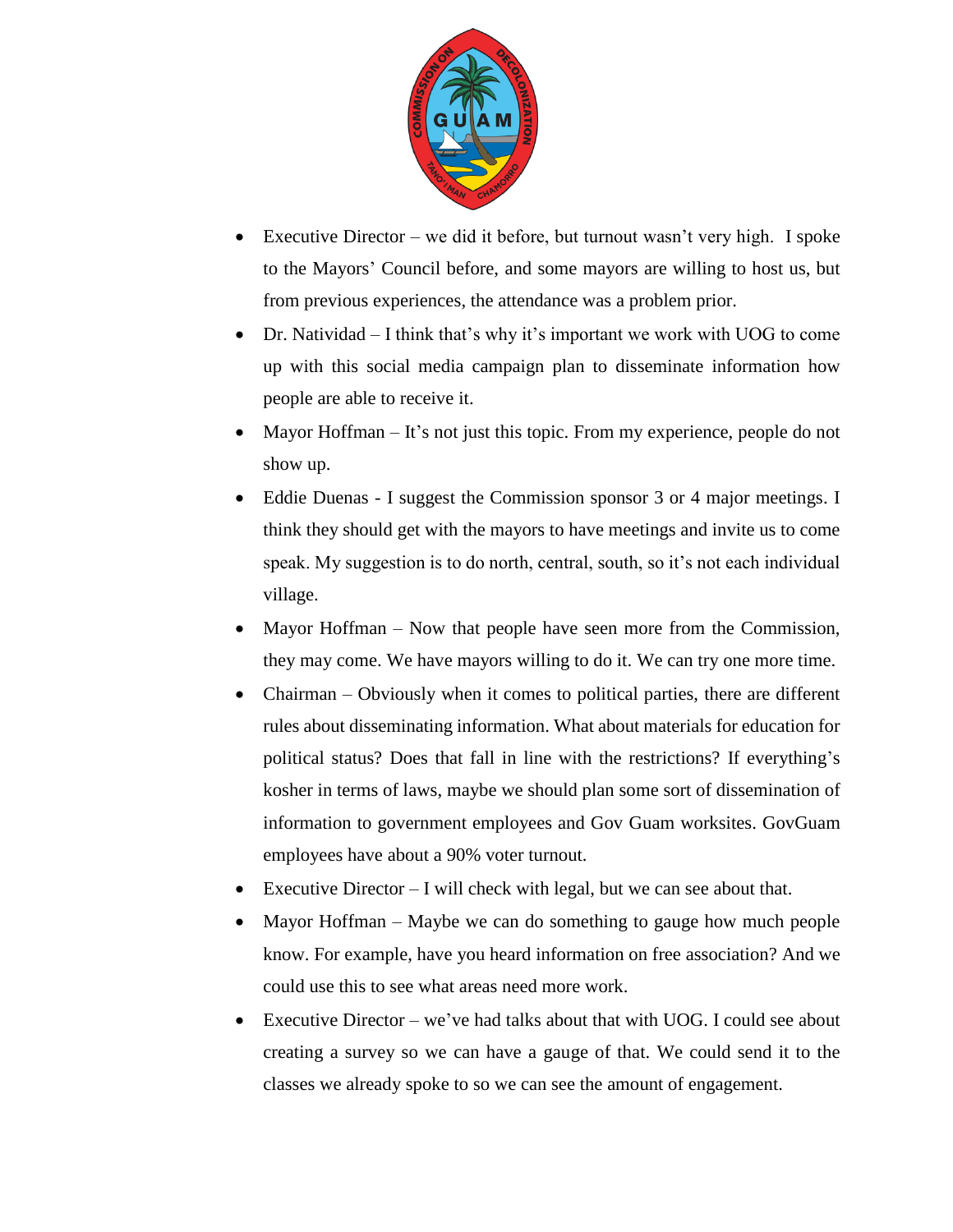

- Chairman did the decolonization registry include mailing addresses? The ones who signed up might have interest, and we should provide them the information and educational material.
- Dr. Lisa Natividad when the information from the Self-Determination Study comes, we can see also see then how we could go about disseminating the information. I think a mixed bag is very important. It might be time to move forward.
- Eddie Duenas We are trying to move forward and make it effective. This was done 20 years ago, and it's effective to a certain extent.
- Chairman it's election season, and people are looking for information. This is the perfect time to get our campaign moving forward.
- Eddie Duenas I was looking at the budget. We have been saving our money. Unless we have the money here, we can't move forward.
- Executive Director you have money right now. As a reminder, fiscal year 18 is not part of the carryover. FY 16 and 17 are still in reserve. We will leave it off the next financial report so there's no confusion.
- Chairman Sometimes there is carryover, and sometimes there isn't. When you get it, spend it. There's no guarantee we'll have carryover. If the Legislature keeps the 2% sales tax, I do believe some of the issues we have with the crisis will be alleviated, there might not be a need for limiting the carryover provisions done in the past. Let's see how things move forward in the next few months. In the meantime, spend your money. Come to the budget hearings.
- Executive Director About the debate, as a reminder the debate is next Tuesday. I believe no one has RSVP'd. Please email me to RSVP and I could let them know. Second thing, I will be going to the UN Regional Seminar. I will be leaving to represent the governor sometime next week.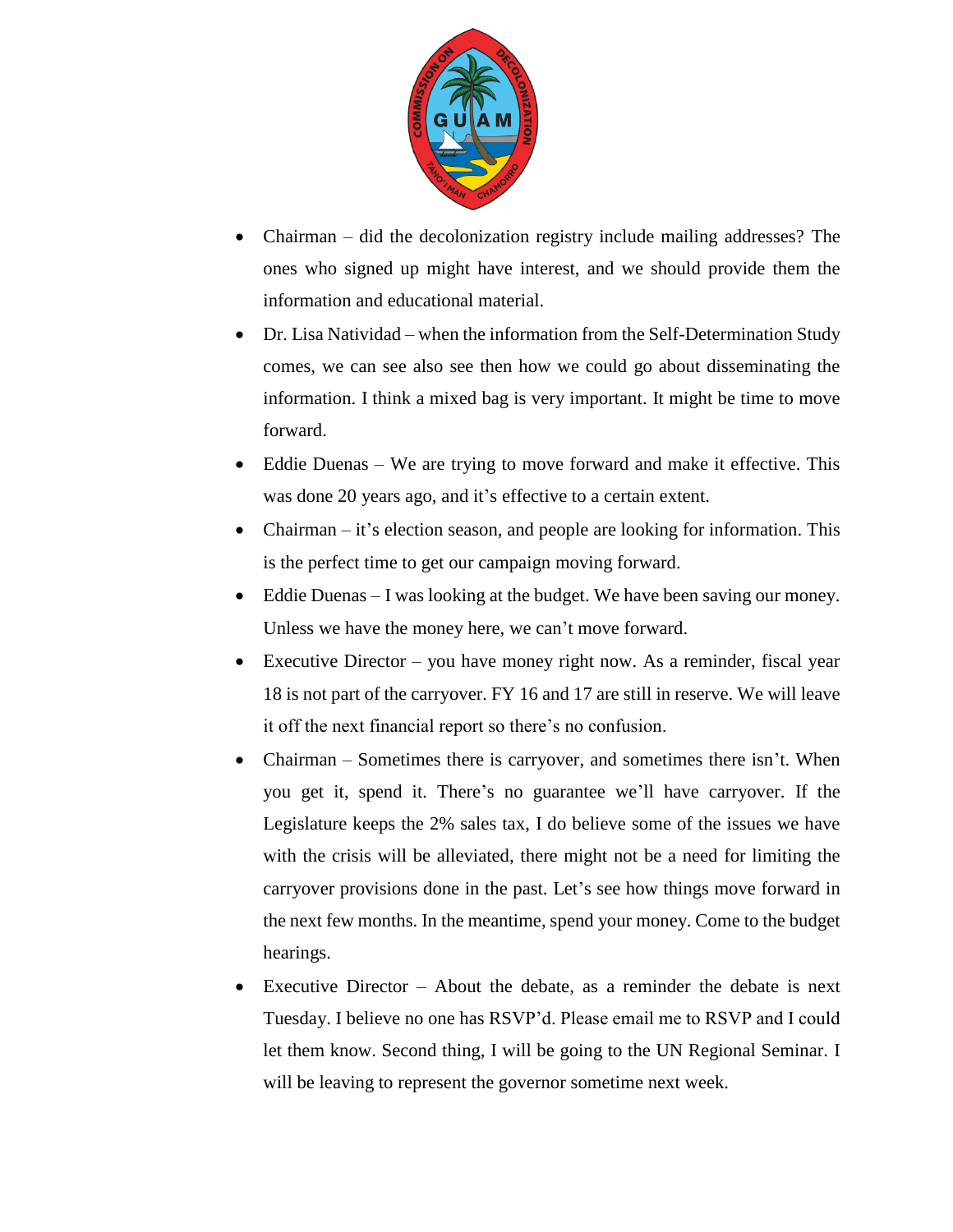

### **IV. Work Session/Subcommittee Schedule**

a. Work Session: Self-Determination Study – we did not have one because we are still in the process of getting it fully signed.

- b. Work Session: DOE Curriculum Framework
	- Dr. Natividad The next step would be for us to look at the DOI funding to fund a hiring a curriculum writer. DOE is working on a proposal right now for us to review and move forward.
- c. Work Session: United Nations
	- Dr. Natividad I was at the UN Permanent forum for indigenous issues the last couple of weeks. I wanted to share that during my time there, I was able to meet with the new chair of C24 – Antigua. One of the first things they asked was "when are you guys coming back?" Following the seminar next week, I suggest doing a markup of our existing resolution that was passed to be able to retain the strong language. They are willing to worth with us on drafting in advance. I know there's limitations with funding, but I think it would be great for each task force to send a representative to provide testimony to the Committee in June in New York.
	- Chairman I've filed the amicus with Organization of American States about Puerto Rico's complaint in regards to the breaking of the charter for all member states in representative democracy. OAS is an international body. We can check how that process is moving along, and the complaint made. Maybe this is something COD could weigh into. This is something maybe we could see how we could get more involved.
	- Dr. Natividad That may be good. The best precedence is the Davis case. If we get a ruling soon, and it's not in our favor, it's time to explore the international courts. One thing that in order for them to accept the case, is that we need to have exhausted all domestic legal remedies. If we've gone through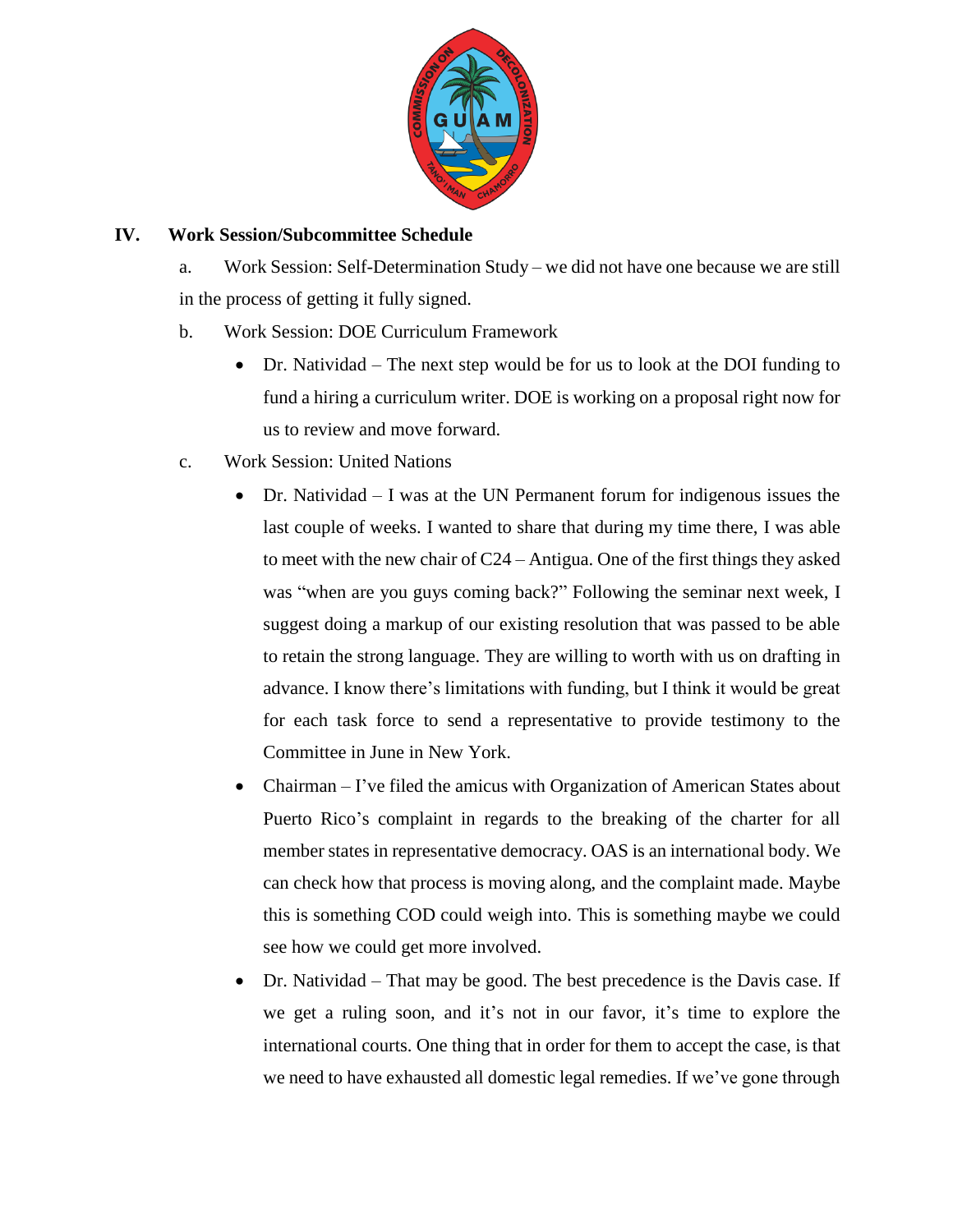

2 appeals, that's grounds to bring it to international court. OAS is a good start. There's also the human rights council we could consider as well. The consistency of our presence is very important. I was also able to meet with the first Secretary from the permanent mission of Fiji which is critical. He gave me some advice to move forward. It's consistent with what you've been doing. His main thing is that we need to engage our administering power. He suggested exploring a closer relationship with DOI and our delegate's office. I wonder if maybe we should invite the delegate when she's in town, to our meeting, and we could collaborate. Maybe Amanda can check with her schedule for subsequent meetings and we could consider that. I wanted to share is a project I was hoping for us to be able to do a year from now  $-$  to convene a two-day decolonization conference, sponsored by COD and probably co-sponsored by UOG. I think we should invite the chair of the Committee (Antigua) to really bring presence to this issue. We'll do all the preparation and planning and bring in the key players. The second person I'd like to invite is the UN Special Rapporteur on Indigenous Issues – Vicky Corpus from the Philippines. Everything we do is on the track of decolonization, but that is parallel to our rights as indigenous people. There are places where they intersect. She can underscore the indigenous right to define who we are. That is question on the Davis case. Partnering with UOG is a strategic way to get her in. if we do it as a quasi-academic exercise, she would have no problem coming.

- Chairman I look forward to attending as a member of the general public.
- Dr. Natividad I will submit a proposal.
- Executive Director Part of the grant we applied for covers a youth conference. We haven't gotten word back yet. We're hoping to find out in the next couple of months or so.
- **V. Open Discussion**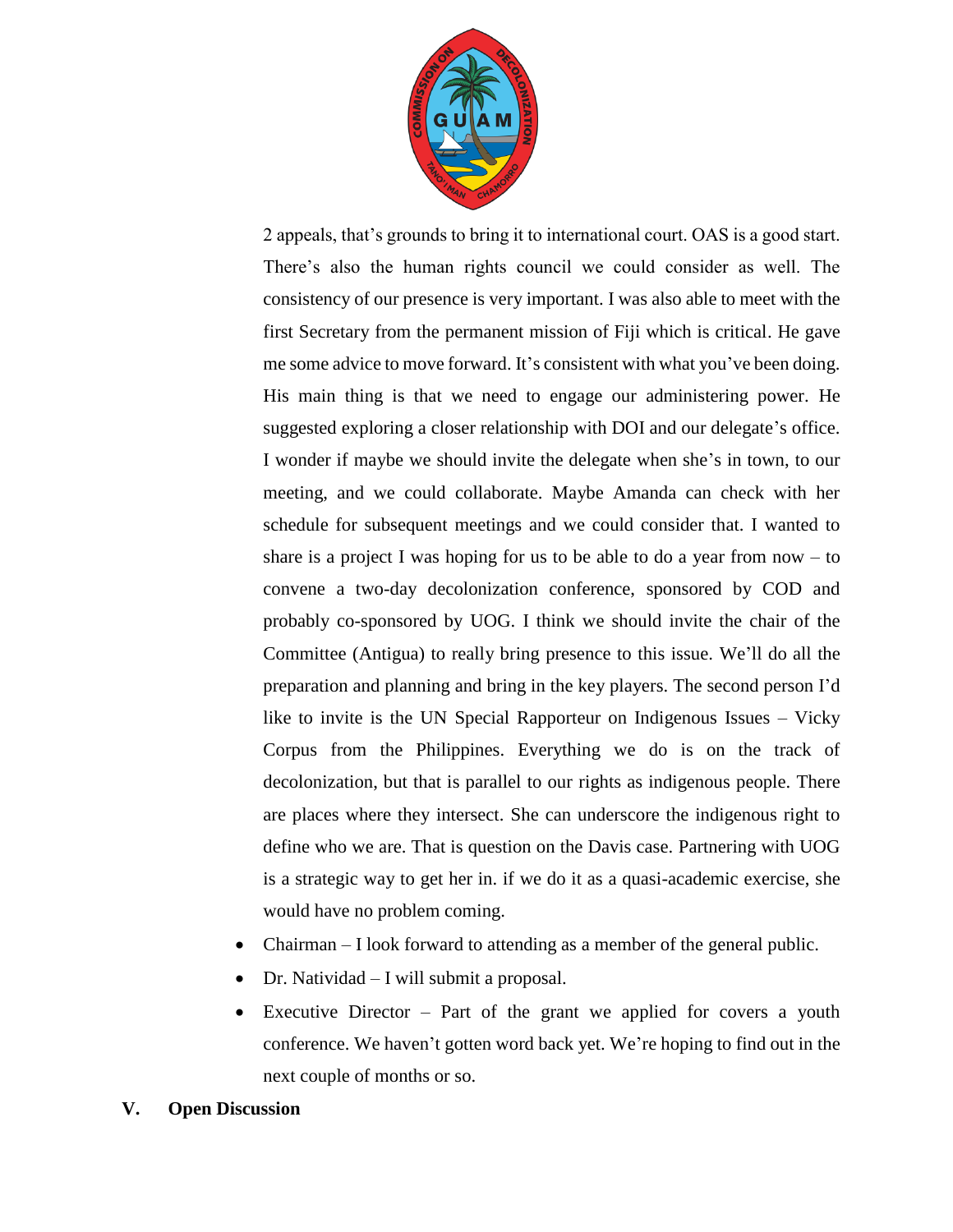

- Eddie Duenas Are we going to have the plebiscite in November?
- Chairman It doesn't look like it.
- Adrian Cruz Senator, you mentioned you spend \$700 for printing for UOG. We worked with them for weeks and received a flood of email reminders. Unfortunately, I got a call at the time slot you were supposed to present because there was no statehood representative. The whole point of our Commission as we wait for a decision pending the Davis case, is to do educational outreach. When we don't show up to important things like that, it hampers our work. When we had the village meetings, you guys didn't come at all. I don't understand.
- Eddie Duenas I was at UOG, and went to several different buildings, and people didn't know where it was. I even asked Dr. Underwood. When I got there, I did not have my printout of the e-mail, so I did not know where the presentation was. I left in desperation after not being able to find the place.
- Chairman your point, Adrian, is very important. What you do or don't present to the public will make them decide where they want to go. It is very important we all realize that is a heavy responsibility. What you do will affect their decision on political status.
- Dr. Bevacqua people want representation from all of the task forces. A lot of times we miss chances for outreach because we can't fill all of the slots. They have had trouble reaching the statehood task force. I think it'd be good for statehood to get more active members.
- Dr. Natividad maybe we can explore the possibility of statehood task force. Maybe Dewey could be your liaison to be an extension of you.
- Eddie Duenas he did speak on my behalf using the website. I'm giving him this copy to be a guide.